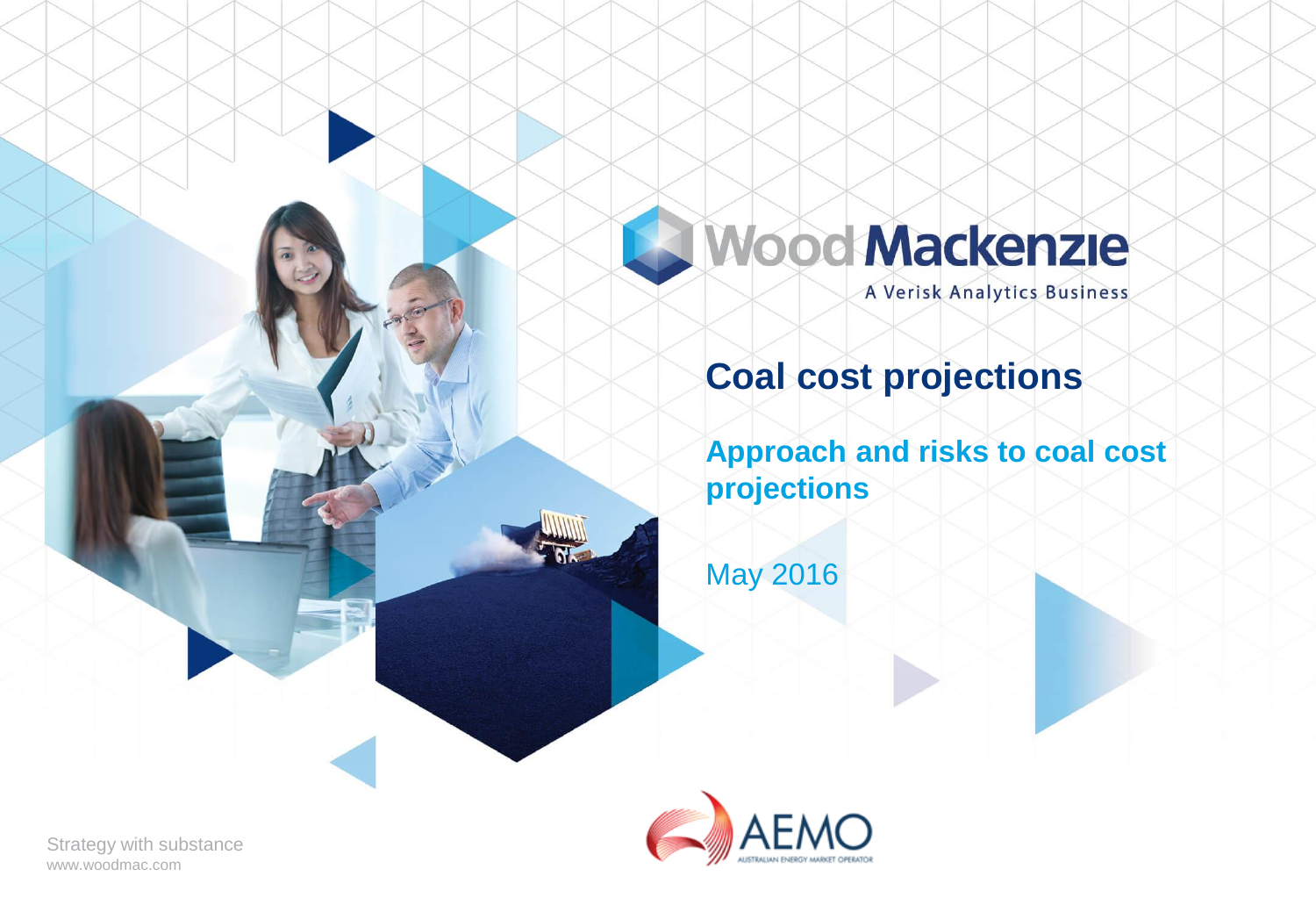### **Coal cost projections**

**AEMO oversees system security of the National Electricity Market (NEM) electricity grid and the Victorian gas transmission network. In addition, AEMO operates the retail and wholesale electricity and gas markets of eastern and south-eastern Australia.**

**AEMO's planning functions rely on an underlying set of input assumptions that govern the behaviour of existing generation assets, and the economics/location of future investment and retirement decisions.**

**The dataset includes projections of fuel costs for both existing and emerging generation technologies. Updated coal cost projections are required for upcoming market simulation studies that will be conducted by AEMO. To this end, AEMO engaged Wood Mackenzie to provide delivered cost of coal for both existing and upcoming power projects.**

**Wood Mackenzie has provided a separate excel document including the coal cost projections under different scenarios, and a high level approach and risks to the coal cost projections in this document.**

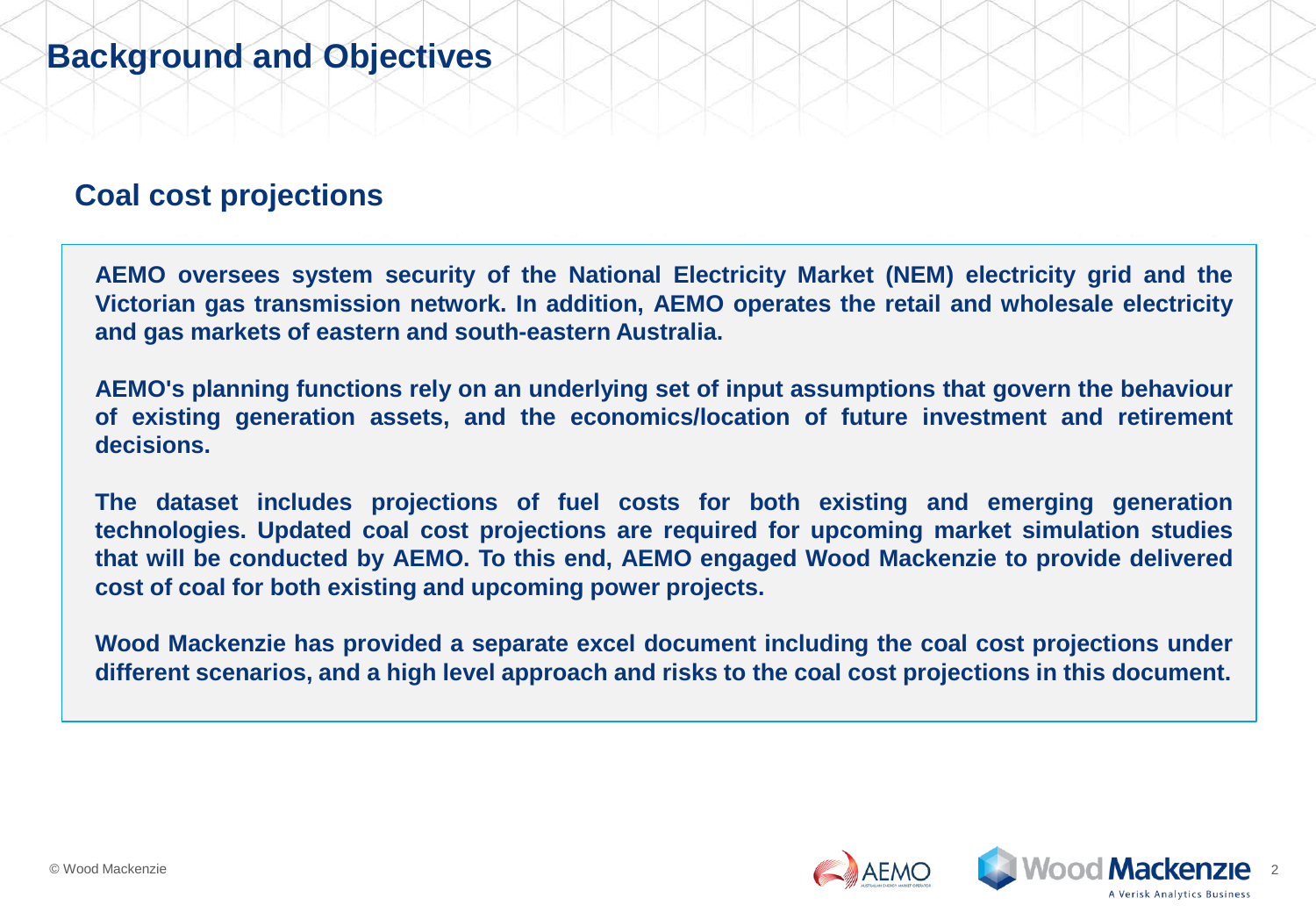### **1. Approach**

2. Risks to coal cost projections and scenarios development

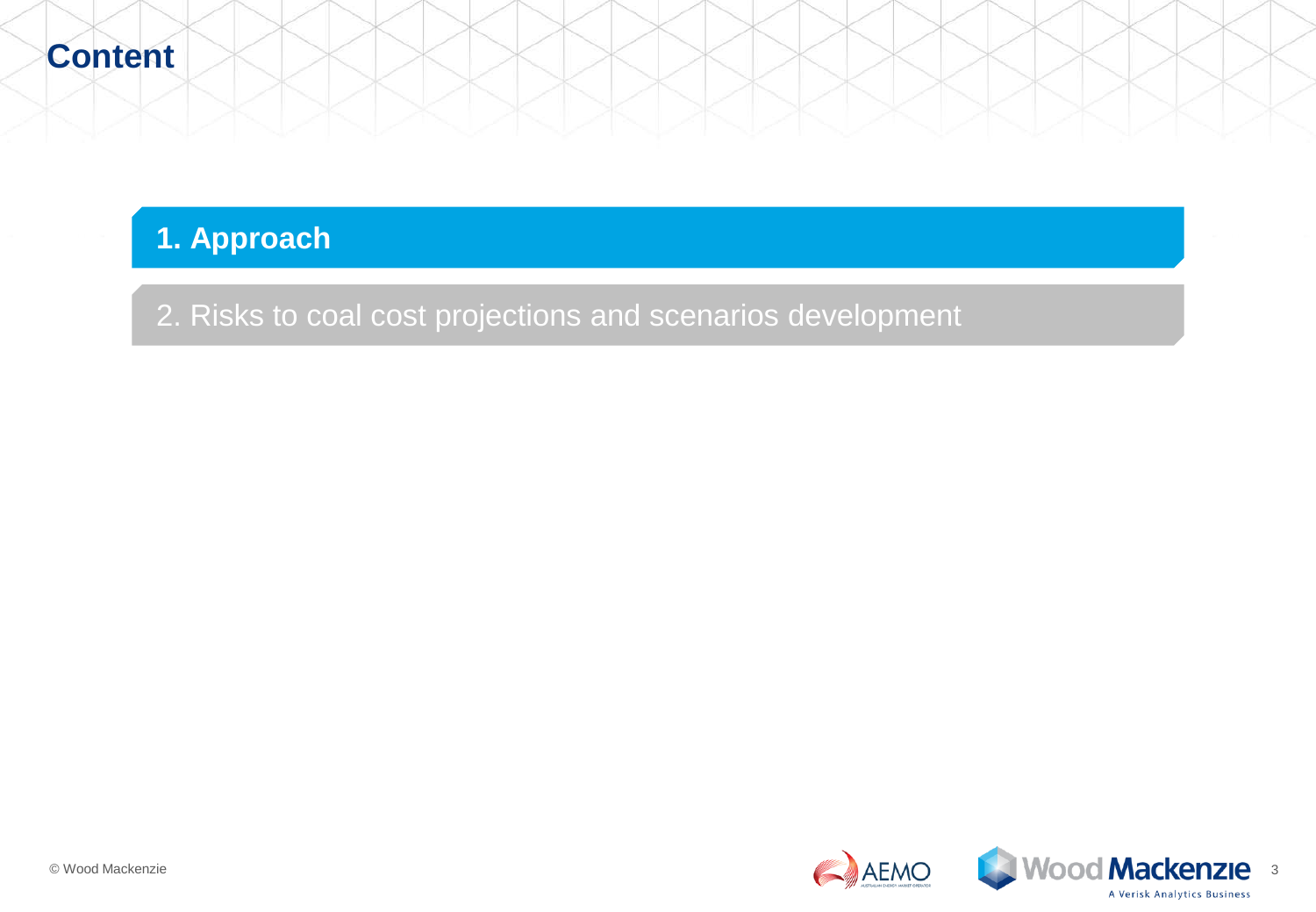### **We adopted a stepped approach for the projections – Step 1 involved identifying the type of contracts and supply options for the power stations.**

**Step 1: Identify the type of contracts and other supply options**

### **Scope Key issues/assumptions**

- » **Approach for the existing power stations:**
	- » **We identified the type of coal procurement arrangements for the existing power plants based on the Wood Mackenzie research and the publicly available data:**
		- » Contracted vs Uncontracted coal supply arrangements
		- » Commercial terms under the contracts
	- » **We also identified possible future mine to power plant coal flows in case of uncontracted volume or as existing contracts expire. This is based on** 
		- » coal qualities at existing mines and upcoming projects, distance from power plant, production profile over 2016/17 to 2040/41,
		- » remaining reserves, etc.
	- » **The following details related to the existing power stations were provided by AEMO:**
		- » Capacity
		- » Station heat rates
		- » Plant load factors
		- » Plant life

#### » **Approach for new (Upcoming) power projects:**

- » We identified the coal sourcing options for the following locations(1) based on the resource potential of upcoming coal projects:
	- 1. North Queensland
	- 2. Central Queensland
	- 3. Southwest Queensland
- 4. Northern NSW
- 5. North-Central NSW
- 6. Latrobe Valley



© Wood Mackenzie Mote: 1) We have not included SW NSW region in the projections due to a lack ALAHO NOOCH MACKENZIE of adequate coal resource development in the region.



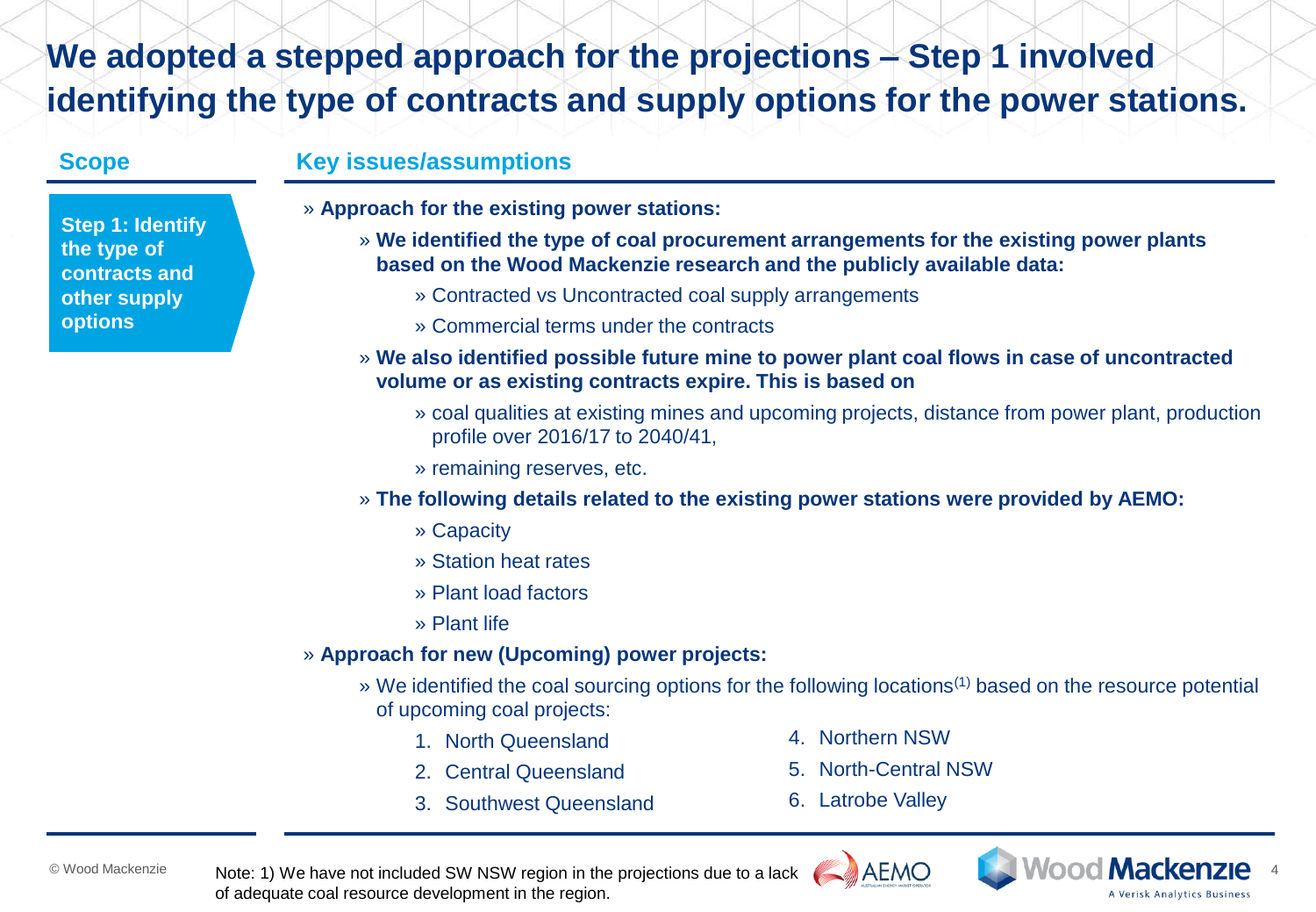## **Step 2 involved applying different pricing approaches based on the type of contracts to arrive at the delivered costs of coal.**

#### **Step 2: Analyse the delivered cost of coal (Forecast for 2015/16 to 2040/41) Scope Key issues/assumptions** » **The pricing approach for the existing power stations have been shown in the diagram below.** » The contract related information is based on the information available in the public domain. » **The pricing approach for new power projects is based on the marketability of coal in the export market and the access to export infrastructure:** » In case of existing access to export infrastructure and suitable coal quality, we adopted export parity pricing. Otherwise, we adopted cost plus approach. » Although there may be some lead time to the development of new projects, we have provided projections starting from 2016/17 for the modelling purpose (as requested by AEMO). **Coal pricing approach – Existing power stations Contract types Contracted Uncontracted Contracting date - Pre 2006 Contracting date - Post 2006 Commercial terms known Commercial terms unknown Specified in contract Cost plus Cost plus Export parity Export parity**



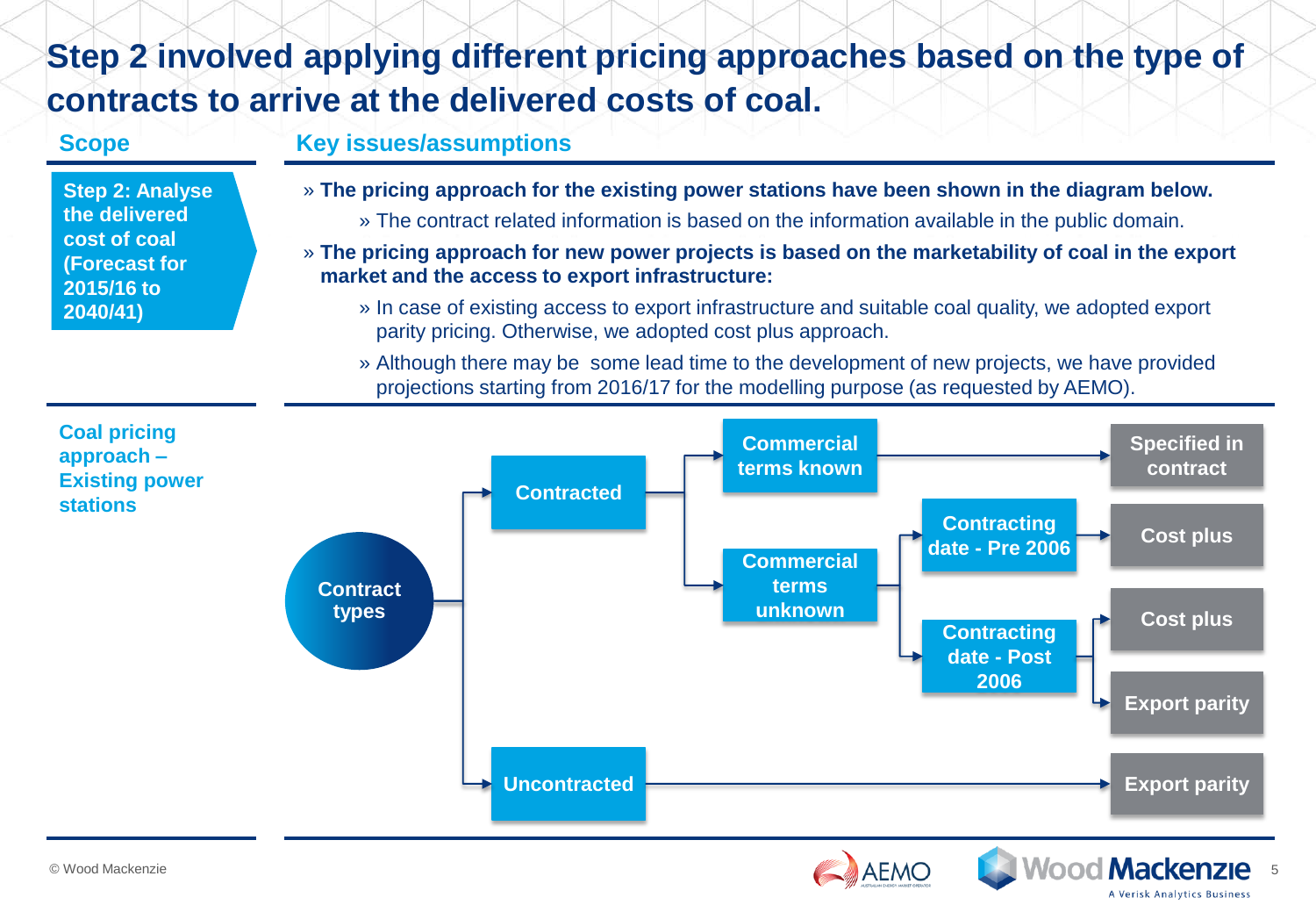### **Approach to cost plus and export parity pricing.**

|                                  | » Forecast cost plus estimates are based on the Wood Mackenzie research information related to<br>the various cost elements:                                                                 |
|----------------------------------|----------------------------------------------------------------------------------------------------------------------------------------------------------------------------------------------|
| <b>Cost plus</b>                 | » Mining cost                                                                                                                                                                                |
| approach                         | » Sustaining capex                                                                                                                                                                           |
|                                  | » Processing & Overheads                                                                                                                                                                     |
|                                  | » Margin                                                                                                                                                                                     |
|                                  | » Royalties                                                                                                                                                                                  |
|                                  | » Transportation                                                                                                                                                                             |
|                                  | » Carbon costs: Costs associated with fugitive emissions have been taken into account in the cost<br>plus approach. The carbon tax <sup>(1)</sup> related assumptions were provided by AEMO. |
|                                  | <b>Export parity estimates involved the following steps:</b><br>$\lambda$                                                                                                                    |
|                                  | Identify the contracted mines or the least cost option mines<br>$\lambda$                                                                                                                    |
| <b>Export parity</b><br>approach | Establish products that can be sold from the mine<br>$\mathcal{P}$                                                                                                                           |
|                                  | Estimate price based on the specific type of products and the Wood Mackenzie's base case<br>$\mathcal{P}$<br>price forecasts.                                                                |
|                                  | » Estimate cost for each type of product                                                                                                                                                     |
|                                  | Arrive at margin earned from each type of product on ROM tonne basis<br>$\mathcal{P}$                                                                                                        |
|                                  | Select the product based on optimum margin<br>$\mathcal{P}$                                                                                                                                  |
|                                  | Calculate the ex-mine price based on the optimum margin<br>$\mathcal{P}$                                                                                                                     |
|                                  | Add: transportation distance/cost to power station<br>$\mathcal{P}$                                                                                                                          |
|                                  | Allow discount (say 10% discount) on account of comparatively lower risk of supply to domestic<br>$\mathcal{P}$<br>supply                                                                    |

A Verisk Analytics Business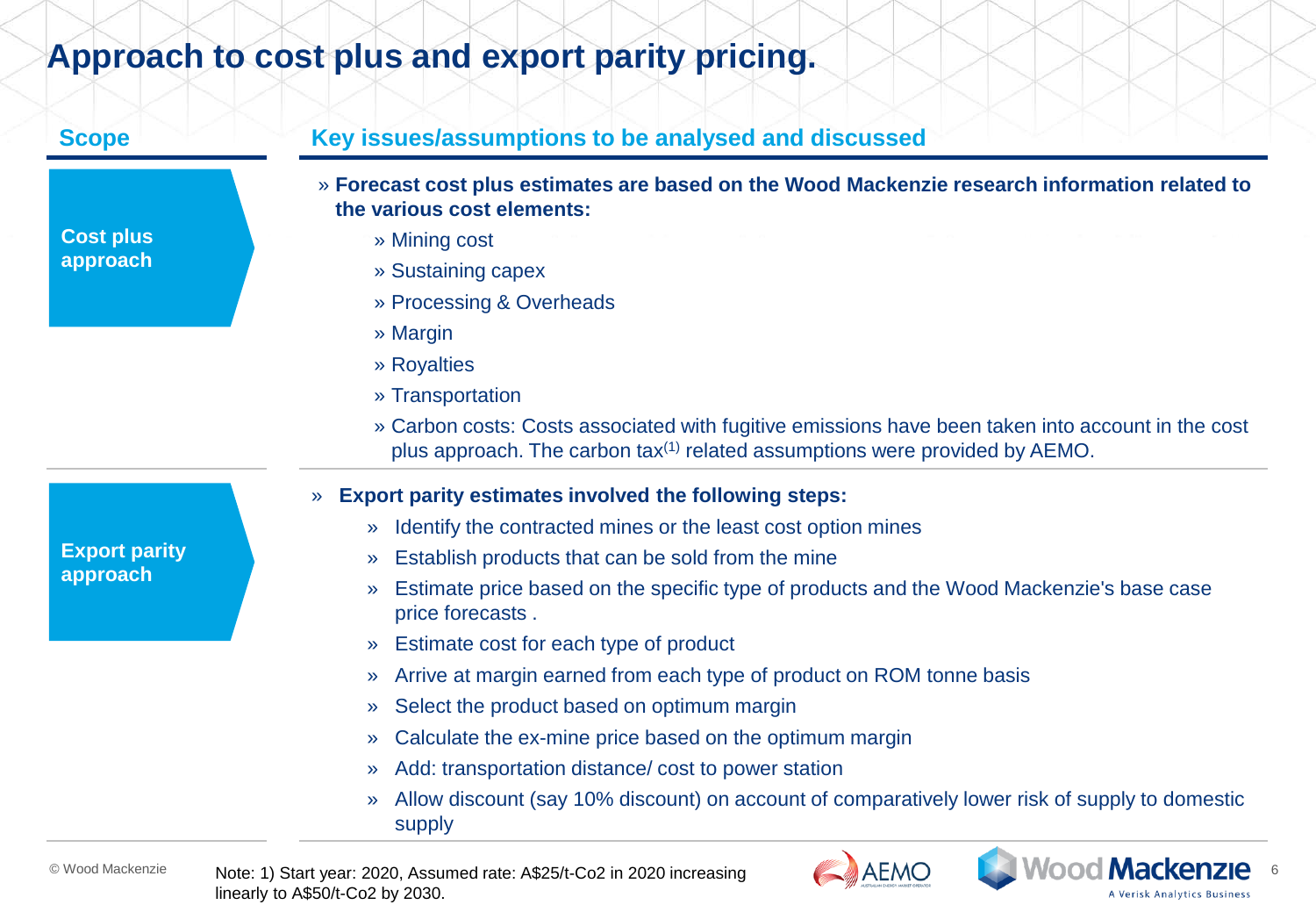### 1. Approach

**2. Risks to coal cost projections and scenarios development**

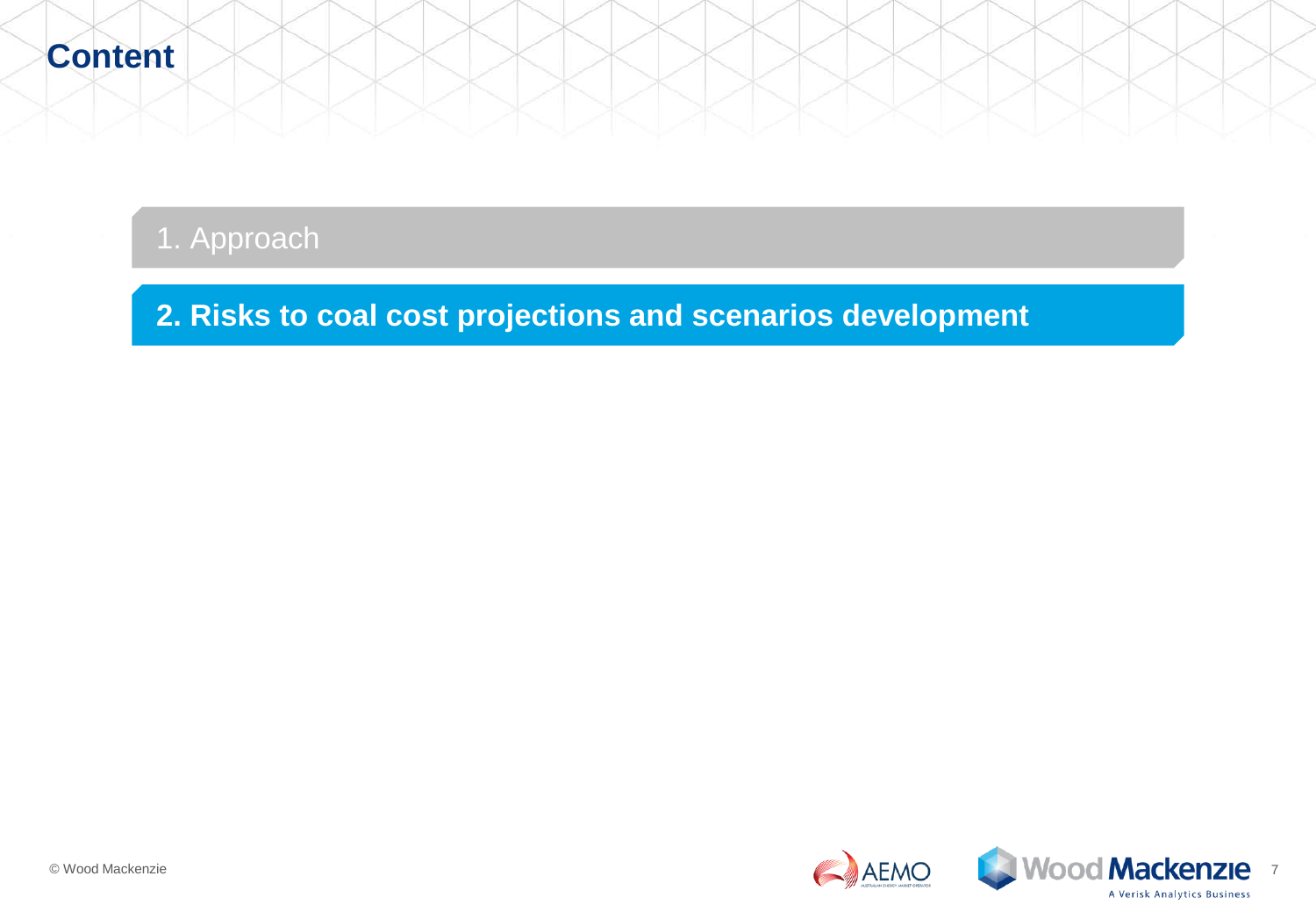### **There are certain upside and downside risks to our Base case coal price forecasts that may impact the coal cost projections.**

**Upside and downside risks to Base Case coal price forecasts**

#### **Scope Key issues/assumptions to be analysed and discussed**

» Our Base Case price forecast is based on the most likely view on the underlying assumptions. However, there are upside and downside risks associated with some of the demand side and supply side assumptions, particularly for the large demand growth countries such as India and China, and large supply countries such as Australia, Indonesia and Russia. We have performed a high level analysis taking into account the upside and downside risks to provide High Case and Low Case prices (See below).

| <b>Type</b>                                  | <b>Key risk factors</b>                          |
|----------------------------------------------|--------------------------------------------------|
| Upside risk (High<br>case price)             | Reduced Chinese domestic protectionism           |
|                                              | India's GDP growth and power sector reforms      |
|                                              | Southeast Asian demand                           |
|                                              | Delay in commissioning of Galilee basin projects |
| Downside<br>risk (Low<br>;ase price)<br>case | Climate change related policies                  |

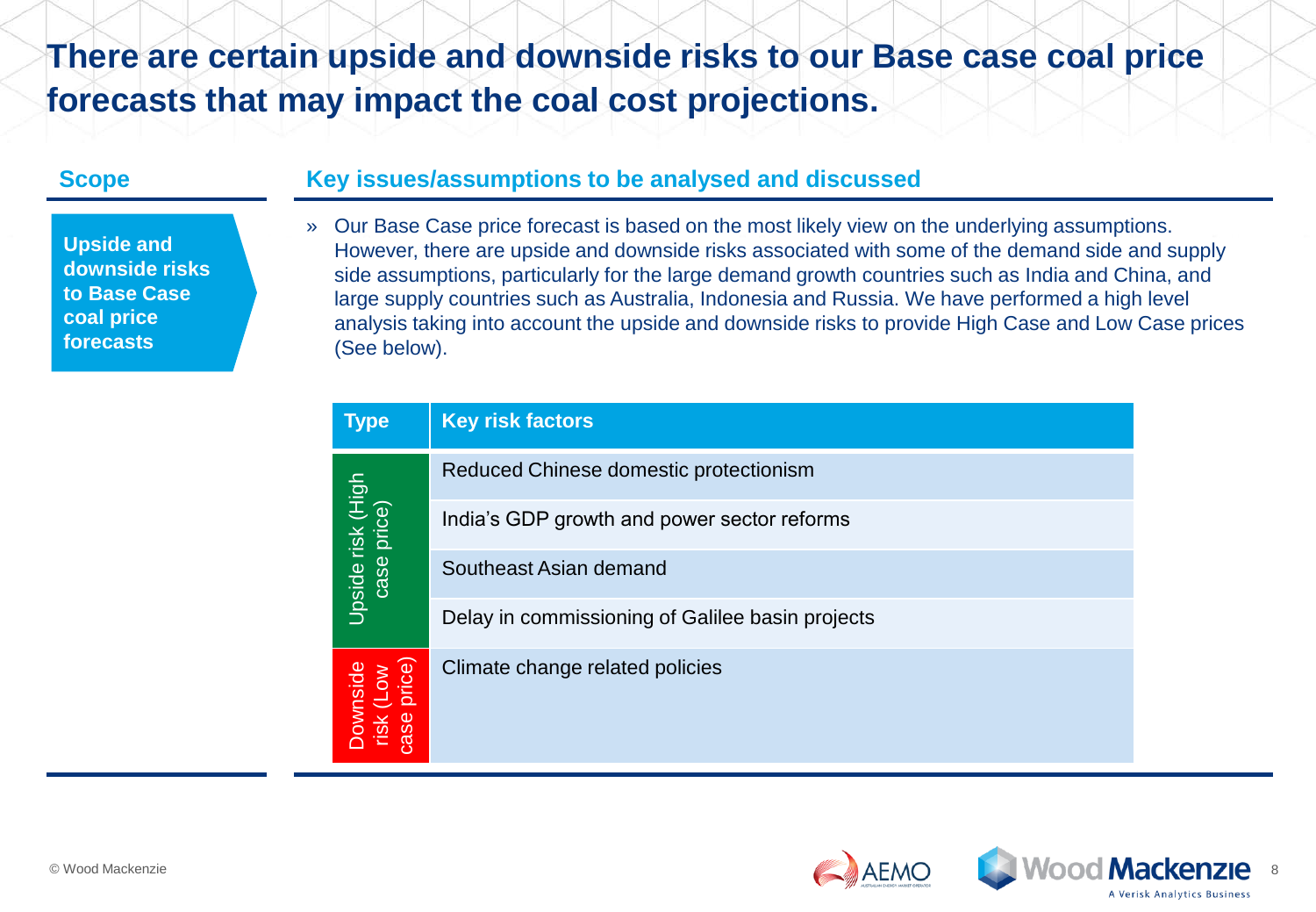### **Upside and downside risks to coal prices (1/2).**

**Upside risks**

#### **Key issue Description**

» We considered the following upside risks to our Base Case:

#### » **Reduced Chinese domestic protectionism**

- » Our base case assumes Chinese domestic protectionism policies resulting in reduced Chinese imports.
- » This is despite a majority of domestic coal is estimated to be cash negative but continuing to operate with direct and indirect support from the Chinese government. Moreover, the domestic supply is not suitable due to environmental concerns that would require using coal with relatively low ash content.
- » However, it is possible that the government will reduce protectionism earlier than our Base Case assumption to reduce its subsidy burden. This upside risk will have advantage in the short to mid-term. We have taken this into account in the Upside Case price.

#### » **India's GDP growth and power sector reforms**

» The biggest risk to India's demand outlook comes from the pace of reforms, both within the energy sector and the broader economy. The acceleration of broader economy wide reforms would result in relatively higher growth of GDP compared to our Base Case assumptions. This would have a positive impact on the growth in demand for electricity, provided the government can implement some of the reforms required in the Indian power sector.

#### » **SEA demand**

» The developing Southeast Asian (SEA) economies (particularly Malaysia, Thailand, the Philippines and Vietnam) are forecast to see the fastest growth of demand for imported thermal coal. The acceleration and implementation of reforms in these countries will have upside to our Base Case GDP growth assumptions for SEA countries. As SEA countries are largely dependent on the import of coal for power generation, an upside related to the growth of GDP will directly drive the demand for imported coal.





**A Verisk Analytics Business**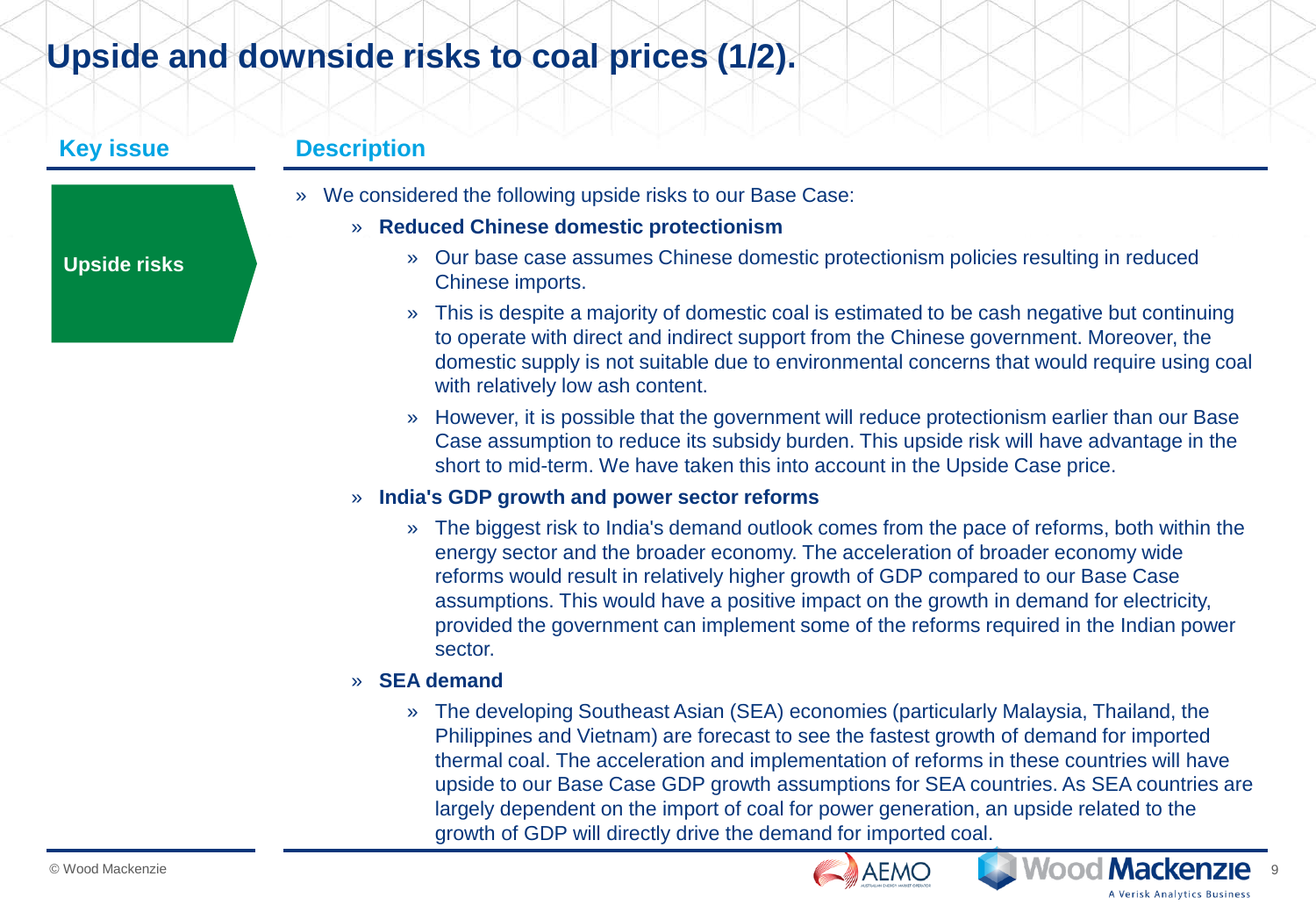## **Upside and downside risks to coal prices (2/2).**

| <b>Key issue</b>      | <b>Description</b>                                                                                                                                                                                                                                                                                                                                                                                                                                                |
|-----------------------|-------------------------------------------------------------------------------------------------------------------------------------------------------------------------------------------------------------------------------------------------------------------------------------------------------------------------------------------------------------------------------------------------------------------------------------------------------------------|
|                       | Delay in commissioning of Galilee Basin coal projects<br>$\mathcal{V}$                                                                                                                                                                                                                                                                                                                                                                                            |
| <b>Upside risks</b>   | In our Base Case, the Galilee basin coal projects in Australia are the single largest<br>$\mathcal{V}$<br>contributor of additional supply of seaborne thermal coal post 2020. However, the<br>development of these projects is subject to funding risks due to large capital requirements<br>for the below rail infrastructure, particularly in the low price environment. Therefore, we<br>have delayed the commissioning of these projects in the Upside Case. |
|                       | We considered the following downside risk to our Base Case:<br>$\mathbf{v}$                                                                                                                                                                                                                                                                                                                                                                                       |
|                       | <b>Climate change related policies</b>                                                                                                                                                                                                                                                                                                                                                                                                                            |
| <b>Downside risks</b> | More restrictive targets agreed by the countries compared to Wood Mackenzie's base case<br>$\lambda$<br>as part of the global commitment would result in a significant decline in coal volume<br>demand in the longer term.                                                                                                                                                                                                                                       |
|                       | This will have a significant impact on the coal prices as thermal coal based generation is<br>$\mathcal{V}$<br>one of the key contributors to the emissions and thermal coal demand growth.                                                                                                                                                                                                                                                                       |
|                       | We have performed a downside price sensitivity analysis taking this factor into account.<br>$\mathcal{V}$                                                                                                                                                                                                                                                                                                                                                         |

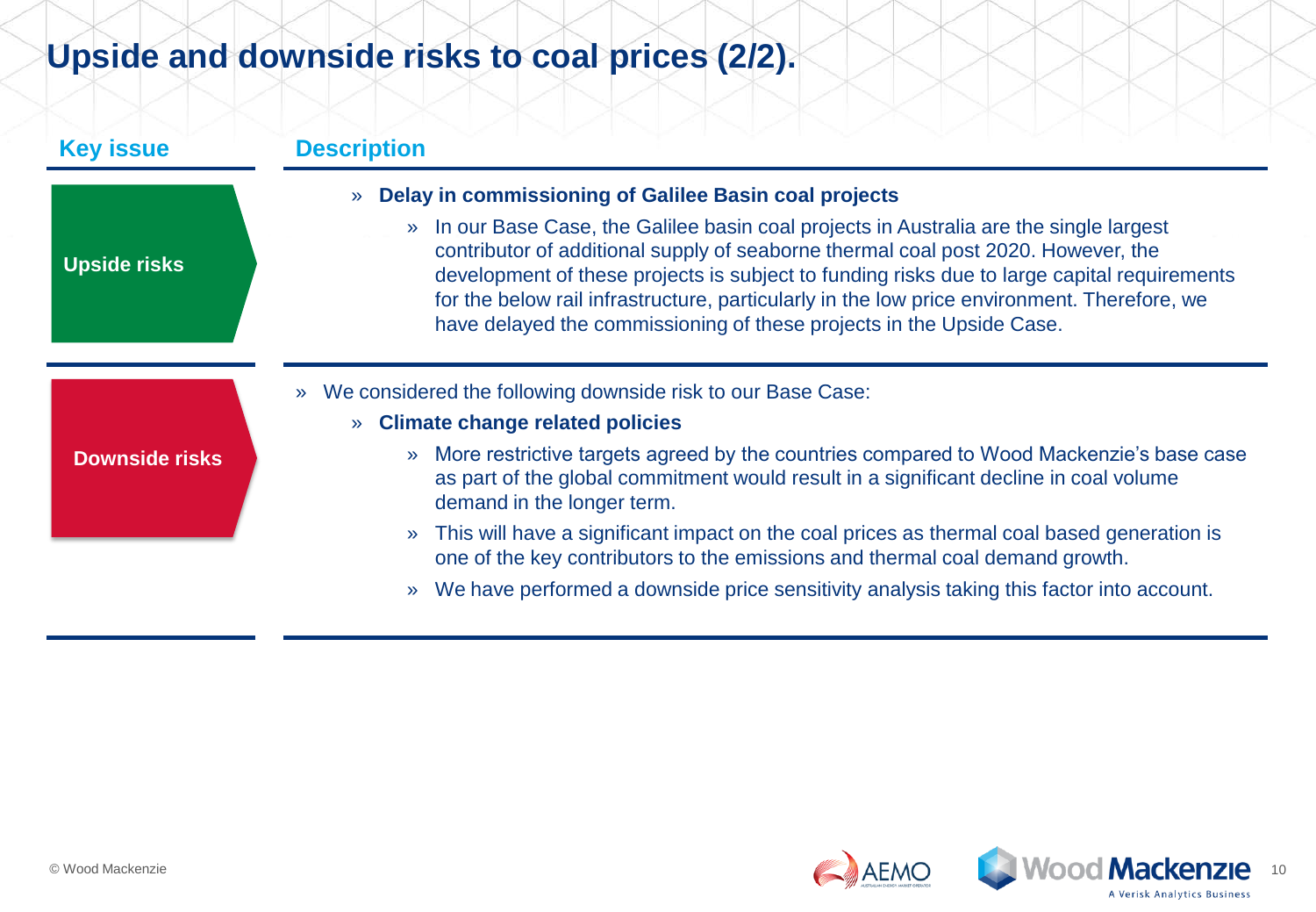### **We have performed a number of scenarios based on the different inputs related to coal price, foreign exchange rate, and carbon tax.**

| <b>Drivers</b>                               | <b>Description</b>                                                                                                                                                                                                                                         |
|----------------------------------------------|------------------------------------------------------------------------------------------------------------------------------------------------------------------------------------------------------------------------------------------------------------|
| <b>Benchmark</b><br>coal and<br><b>Forex</b> | Base case is based on the Wood<br><b>Approach to scenario analysis</b><br>Mackenzie's base case forecast                                                                                                                                                   |
|                                              | of coal benchmark<br><b>Benchmark coal</b>                                                                                                                                                                                                                 |
|                                              | <b>Carbon tax</b><br><b>High and and Low cases are</b><br>$\sum$<br>price and Forex<br>based on:                                                                                                                                                           |
|                                              | potential upside and<br>$\mathbf{v}$<br>downside risks (discussed in<br><b>High case</b><br><b>With carbon</b><br>previous slides) to the Wood<br>Mackenzie's Base case coal<br>price forecasts                                                            |
|                                              | <b>Coal cost</b><br>Strong (for High case) and<br>$\mathcal{V}$<br>projection<br>Weak (for Low case)<br>scenario<br><b>Without carbon</b><br><b>Base case</b><br>exchange rate related<br>analysis<br>assumptions aligned with<br>AEMO.                    |
|                                              | In the High case the impact due to<br>$\lambda$<br>Australian exchange rate related<br><b>Scenario analysis</b><br>assumption outweighs the impact<br>have been performed<br><b>Low case</b><br>due to Upside risks to coal prices<br>for both existing as |
| <b>Carbon tax</b>                            | well as new power<br>Scenarios have also been<br>$\mathcal{P}$<br><b>stations</b><br>performed with and without<br>carbon tax                                                                                                                              |
|                                              | 3 <sup>1</sup><br>$\overline{2}$<br>X<br>X<br>2 <sup>1</sup><br>12<br><b>Carbon tax related assumptions</b><br>$\mathcal{D}$<br>are based on the AEMO's inputs                                                                                             |
| © Wood Mackenzie                             | Wood Mackenzie<br><b>AEMO</b>                                                                                                                                                                                                                              |

A Verisk Analytics Business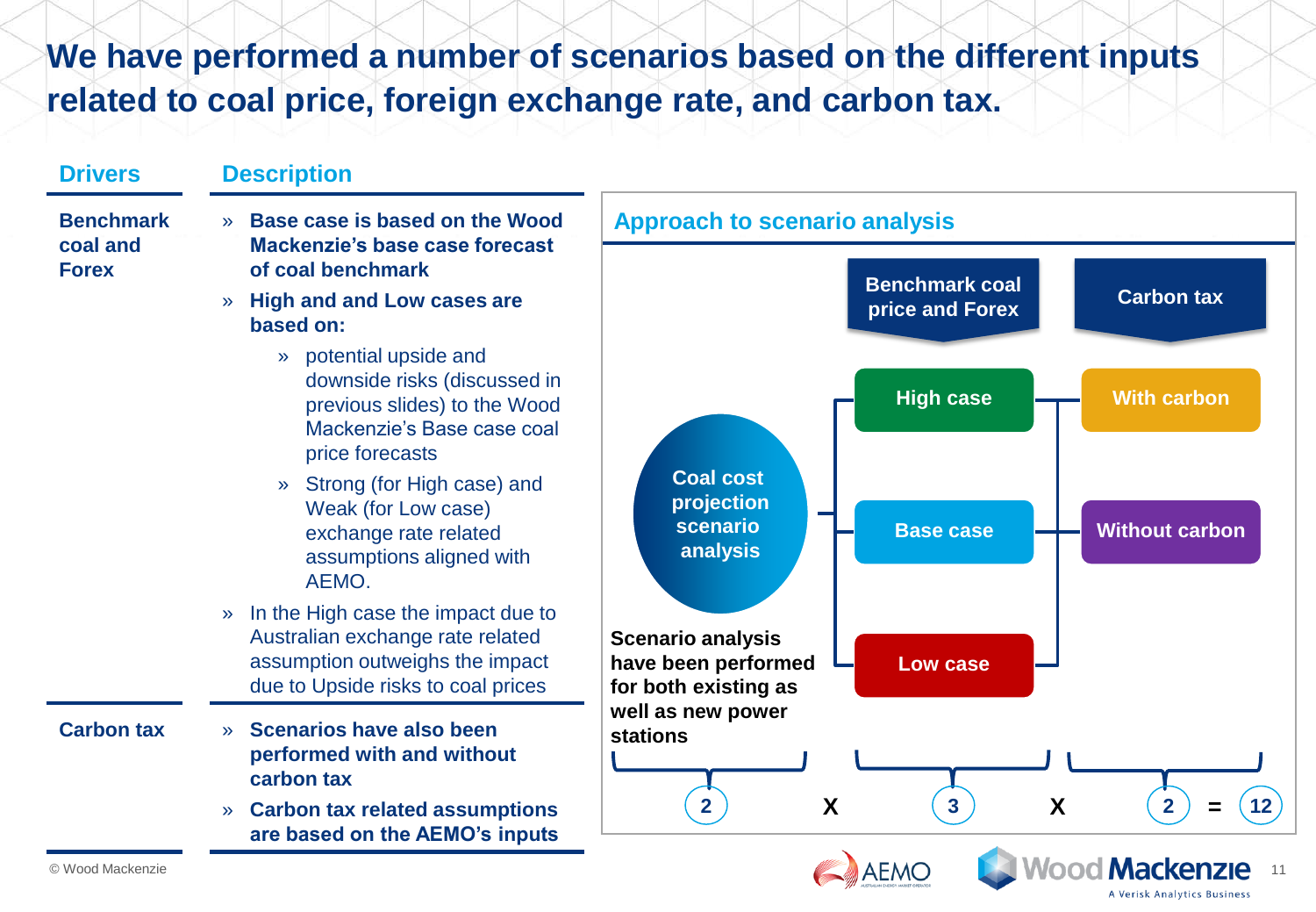### **Disclaimer**

### Strictly Private & Confidential

- **This report has been prepared for AEMO by Wood Mackenzie Limited.**
- **The information upon which this report is based has either been supplied to us by AEMO or comes from our own experience, knowledge and databases. The opinions expressed in this report are those of Wood Mackenzie. They have been arrived at following careful consideration and enquiry but we do not guarantee their fairness, completeness or accuracy. The opinions, as of this date, are subject to change. We do not accept any liability for your reliance upon them.**